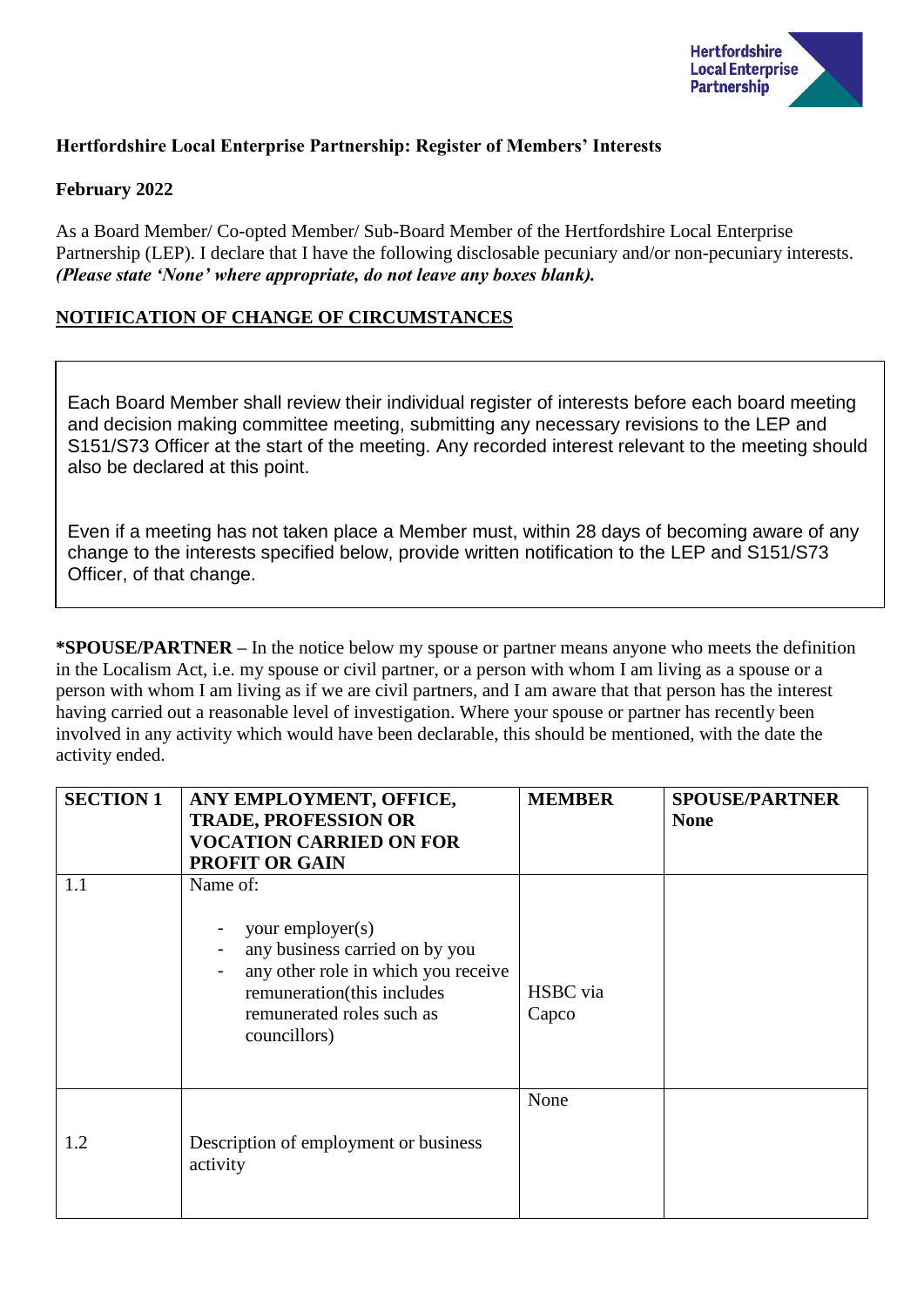

| 1.3              | The name of any firm in which you are a<br>partner                                                                                                                                                                                                                                                                                                                                                                                                                                                              | None          |                                      |
|------------------|-----------------------------------------------------------------------------------------------------------------------------------------------------------------------------------------------------------------------------------------------------------------------------------------------------------------------------------------------------------------------------------------------------------------------------------------------------------------------------------------------------------------|---------------|--------------------------------------|
| 1.4              | The name of any company for which you<br>are a remunerated director                                                                                                                                                                                                                                                                                                                                                                                                                                             | None          |                                      |
| <b>SECTION 2</b> | <b>SPONSORSHIP</b>                                                                                                                                                                                                                                                                                                                                                                                                                                                                                              | <b>MYSELF</b> | <b>SPOUSE/PARTNER</b><br><b>None</b> |
| 2.1              | Any financial benefit obtained (other than<br>from the LEP) which is paid as a result of<br>carrying out duties as a Member.                                                                                                                                                                                                                                                                                                                                                                                    | None          |                                      |
|                  | This includes any payment or financial<br>benefit from a Trade Union within the<br>meaning of the Trade Union and Labour<br>Relations (Consolidation) Act 1992 (a)                                                                                                                                                                                                                                                                                                                                              |               |                                      |
| <b>SECTION 3</b> | <b>CONTRACTS</b>                                                                                                                                                                                                                                                                                                                                                                                                                                                                                                | <b>MYSELF</b> | <b>SPOUSE/PARTNER</b><br><b>None</b> |
| 3.1              | Any contract for goods, works or services<br>with the LEP which has not been fully<br>discharged by any organisation named at<br>1.1                                                                                                                                                                                                                                                                                                                                                                            | None          |                                      |
| 3.2              | Any contract for goods, works or services<br>entered into by any organisation named at<br>1.1 where either party is likely to have a<br>commercial interest in the outcome of the<br>business being decided by the LEP in the<br>forthcoming meeting.                                                                                                                                                                                                                                                           | None          |                                      |
| <b>SECTION 4</b> | <b>LAND OR PROPERTY</b>                                                                                                                                                                                                                                                                                                                                                                                                                                                                                         | <b>MYSELF</b> | <b>SPOUSE/PARTNER</b><br><b>None</b> |
| 4.1              | Any interest you or any organisation listed<br>at 1.1 may have in land or property which<br>is likely to be affected by a decision made<br>by the LEP.<br>This would include, within the area of the<br>LEP:<br>Any interest in any land in the LEP<br>areas, including your place(s) of<br>residency<br>Any tenancy where the landlord is<br>the LEP and the tenant is a body in<br>which relevant person has a<br>beneficial interest<br>Any licence for a month or longer<br>to occupy land owned by the LEP | None          |                                      |
|                  | For property interests, please state the first<br>part of the postcode and the Local                                                                                                                                                                                                                                                                                                                                                                                                                            |               |                                      |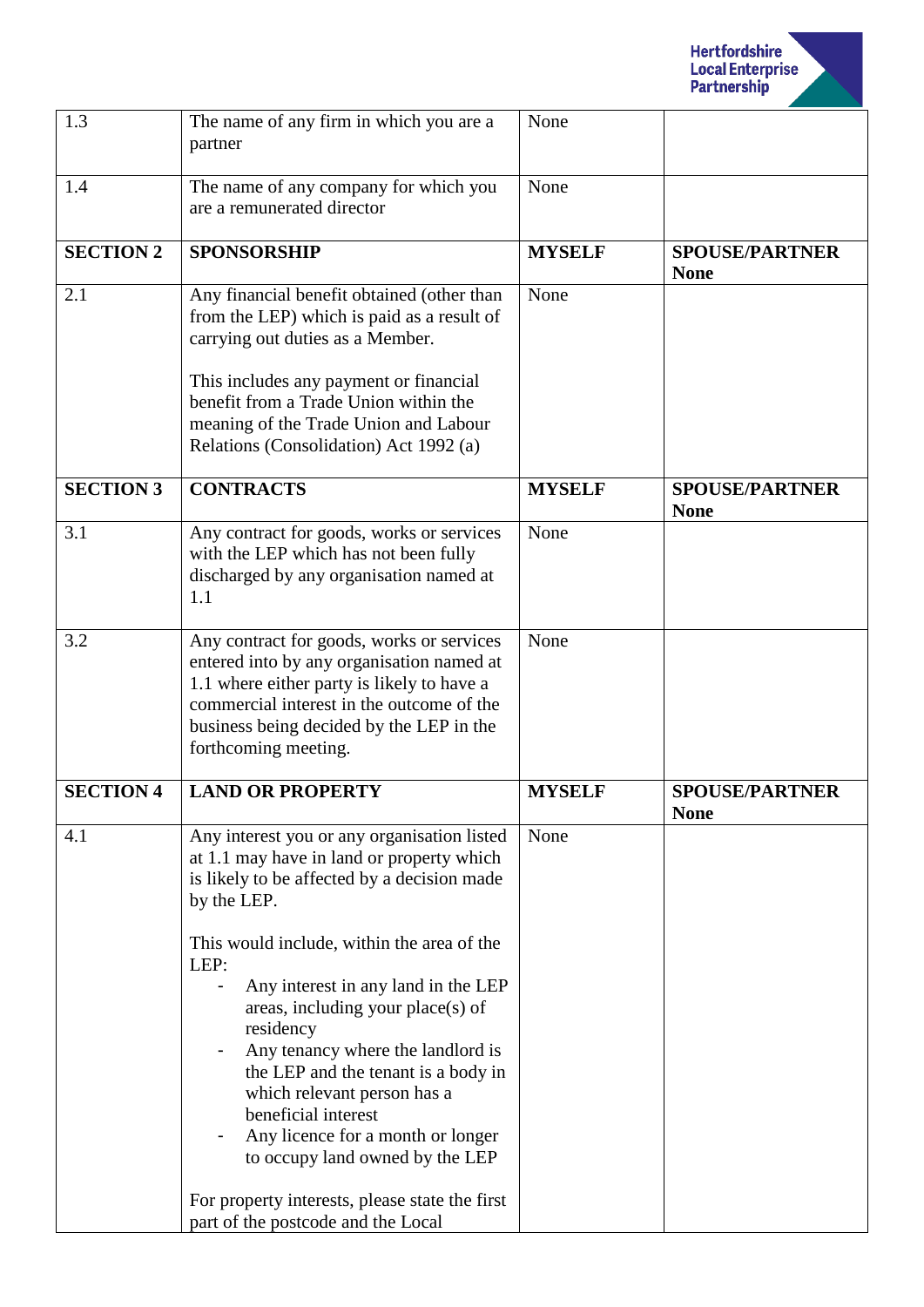

|                  | Authority where the property resides. If<br>you own/lease more than one property in a<br>single postcode area, please state this.                                                                                                                                                                                                                                                                                                                                                                                                                                                                 |               |                                      |
|------------------|---------------------------------------------------------------------------------------------------------------------------------------------------------------------------------------------------------------------------------------------------------------------------------------------------------------------------------------------------------------------------------------------------------------------------------------------------------------------------------------------------------------------------------------------------------------------------------------------------|---------------|--------------------------------------|
| <b>SECTION 5</b> | <b>SECURITIES</b>                                                                                                                                                                                                                                                                                                                                                                                                                                                                                                                                                                                 | <b>MYSELF</b> | <b>SPOUSE/PARTNER</b><br><b>None</b> |
| 5.1              | Any interest in securities of an<br>organisation under 1.1 where:-<br>(a) that body (to my knowledge) has a<br>place of business or land in the<br>area of the LEP; and<br>(b) either-<br>the total nominal value of<br>(i)<br>the securities exceeds<br>£25,000 or one hundredth<br>of the total issued share<br>capital of that body or;<br>if the share capital of that<br>(ii)<br>body is of more than one<br>class, the total nominal<br>value of the shares of any<br>one class in which has an<br>interest exceeds one<br>hundredth of the total<br>issued share capital of that<br>class. | None          |                                      |
| <b>SECTION 6</b> | <b>GIFTS AND HOSPITALITY</b>                                                                                                                                                                                                                                                                                                                                                                                                                                                                                                                                                                      | <b>MYSELF</b> | <b>SPOUSE/PARTNER</b><br><b>None</b> |
| 6.1              | Any gifts and/or hospitality received as a<br>result of membership of the LEP (above<br>the value of $£50)$                                                                                                                                                                                                                                                                                                                                                                                                                                                                                       | None          |                                      |